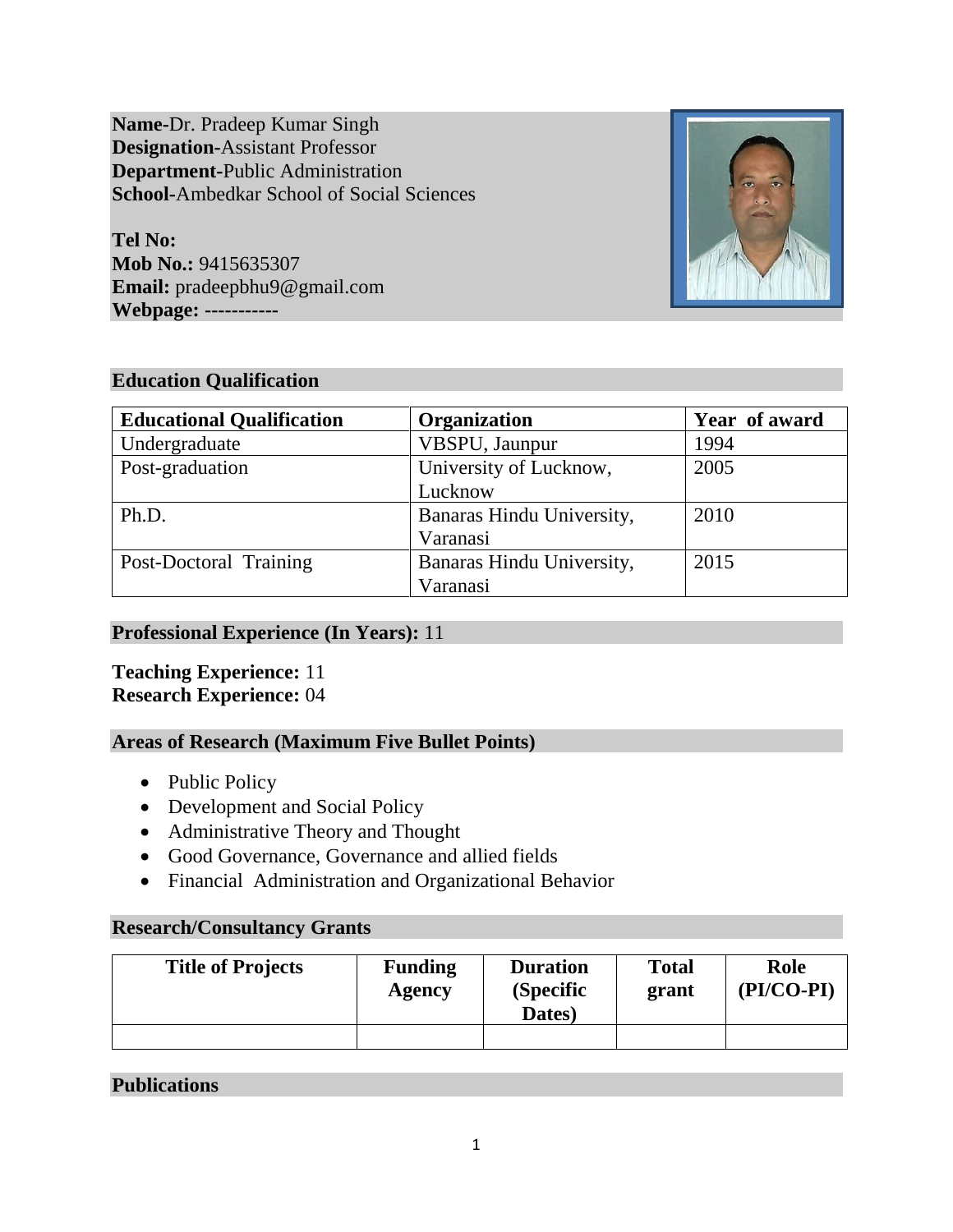## **International**

Author/s (Year), Title, Name of Journals, Volume (Issue), Page no. **National: 13**

## **Book Chapters: 01**

Pradeep Kumar Singh, Dr. Ambedkar's Vision of Governance, Dr. Ambedkar's Global Vision: The Emerging Knowledge Society in 21<sup>st</sup> Century, MRI PUBLICATION Private Limited. (OPC) F-602, Spring Greens, Anaurakalan, Chinhat, Faizabad Road, Lucknow – 227105, ISSN: 978-81-931-392-8-8, pp.166-181.

#### **Authored Books: 01**

Pradeep Kumar Singh (2016) Samjik Sarokar banam Gair-Sarkari Sangthan: Ek Vimarsh (सामाजिक सरोकार बनाम गैर-सरकारी संगठन: एक जिमर्श), MRI Publishers (Pvt.) Limited, New Delhi, First Edition: 2016, ISBN: 978-81-931-392-3-3. Total Pages-252.

# **Edited Books**

Author/s (Year), Title, Name of Book, Publisher, Edition, ISBN No., Page no.

## **Patents**

|                  | Inventors | Title and Award/Application no. |
|------------------|-----------|---------------------------------|
| Awarded          |           |                                 |
| <b>Published</b> |           |                                 |
| <b>Filed</b>     |           |                                 |

#### **Research Supervision**

|                      | Completed | Ongoing |
|----------------------|-----------|---------|
| PG/M. Phil           |           |         |
| Ph.D.                |           |         |
| <b>Post-Doctoral</b> |           |         |

## **Honors, Recognition and Awards**

\* R. S. Gopal Gold Medal, Department of Public Administration, Lucknow University, Lucknow

**Membership of Professional Bodies**